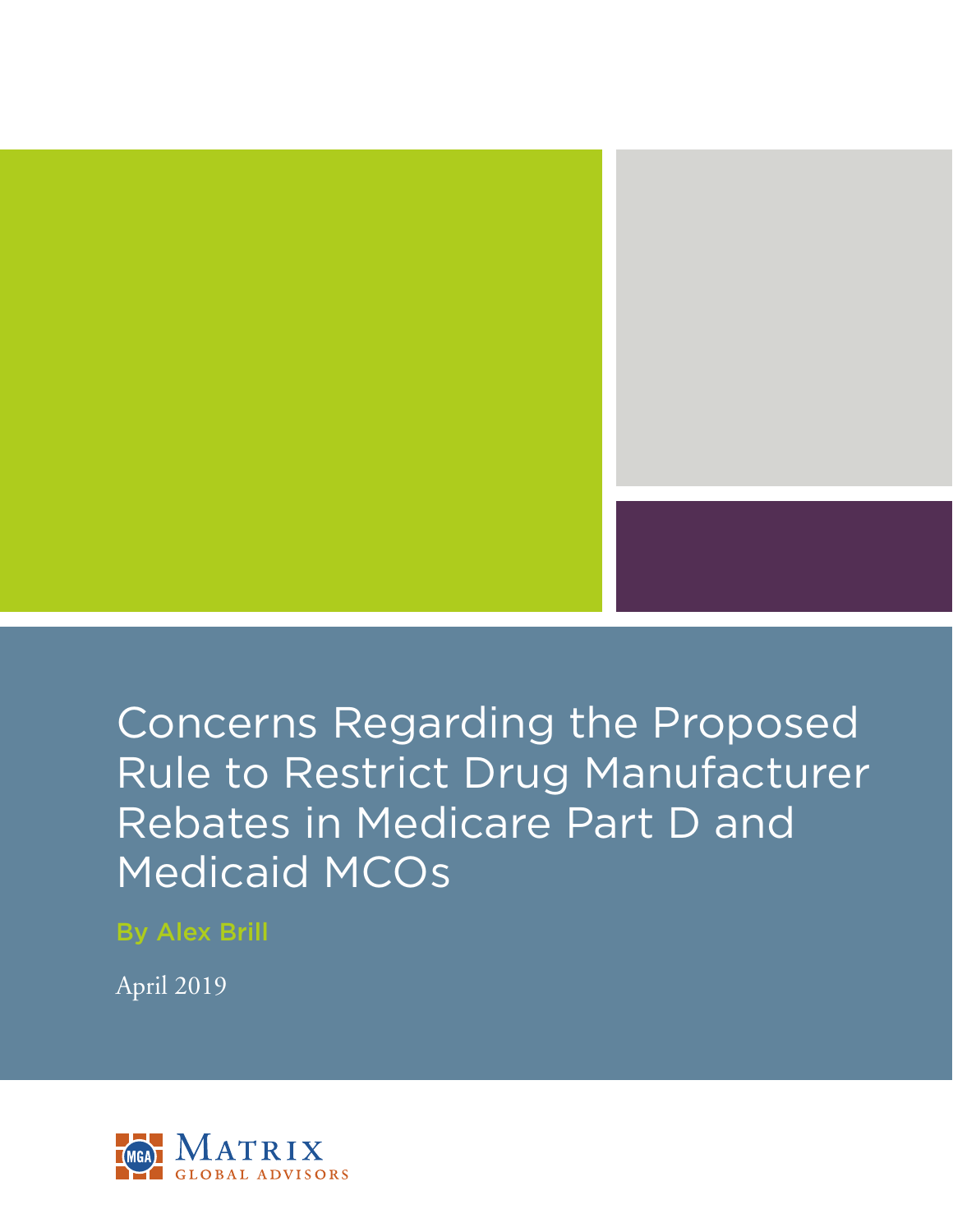In February 2019, the Department of Health and Human Services (HHS) Office of Inspector General (OIG) issued a proposed rule that would restrict drug manufacturer rebates to pharmacy benefit managers (PBMs) in Medicare Part D and Medicaid Managed Care Organizations (MCOs).<sup>1</sup> The proposed rule would instead permit negotiated point-of-sale discounts to beneficiaries. According to HHS Secretary Alex Azar, the proposed rule will "deliver savings directly to patients when they walk into the pharmacy."<sup>2</sup> But the impact would be far broader than that, stretching across the entire pharmaceutical supply chain, adversely affecting federal healthcare programs and taxpayers, and significantly redistributing costs across beneficiaries.

This paper's review of the proposed rule and its accompanying actuarial reports shows that the proposal to restrict rebates is poorly conceived and holds the potential for serious negative consequences to federal healthcare spending, beneficiaries' premiums, and competition in the supply chain. Some of these consequences are discussed in the proposed rule's own impact analysis and some are implicit.

This paper is organized as follows. Part 1 provides a brief background on manufacturer rebates and the safe harbor that has long existed to allow them in federal healthcare programs. Part 2 examines the premise of the proposed rule and details its conceptual flaws. Part 3 reviews the impact assessments accompanying the proposed rule and explains the negative consequences the proposed rule would have if it were finalized. Part 4 concludes.

# **Background**

## **ANTI-KICKBACK STATUTE'S SAFE HARBOR FOR DRUG REBATES**

Brand drug manufacturers regularly offer rebates on their products to payors such as PBMs. This gives manufacturers the ability to offer lower prices to largevolume buyers. The federal anti-kickback statute (42 USC § 1320a-7b(b)) codifies the government's longstanding prohibition of remuneration as inducement to provide goods or services that are financed by federal healthcare programs. The government has also long understood that price reductions in the form of rebates are not such inducements and has explicitly provided a safe harbor protection for these arrangements.

The statutory and regulatory history of the safe harbor exception to the anti-kickback statute for drug discounts dates back to 1987 legislation (the Medicare and Medicaid Patient and Program Protection Act) and regulations proposed in 1989 and finalized in 1991 (56 FR 35952).<sup>3</sup> As OIG notes in the February 2019 proposed rule, the 1991 safe harbor regulations "recognized that rebates can function like legitimate reductions in price."

The proposed rule expresses concern that drug rebates harm some beneficiaries, by inflating beneficiary cost-sharing, and increase costs for federal healthcare programs. OIG proposes removing the safe harbor protection for rebates in Medicare Part D and Medicaid MCOs and introducing a new safe harbor protection to facilitate point-of-sale discounts to beneficiaries instead.

*<sup>1</sup> 84 FR 2340.*

*<sup>2</sup> Department of Health and Human Services, "Trump Administration Proposes to Lower Drug Costs by Targeting Backdoor Rebates and Encouraging Direct Discounts to Patients," news release, January 31, 2019.*

*<sup>3</sup> These rules were subsequently modified and updated in 1999 (64 FR 63518) and 2002 (67 FR 11928, 11934) and clarified in 2003 (68 FR 23731, 23735).*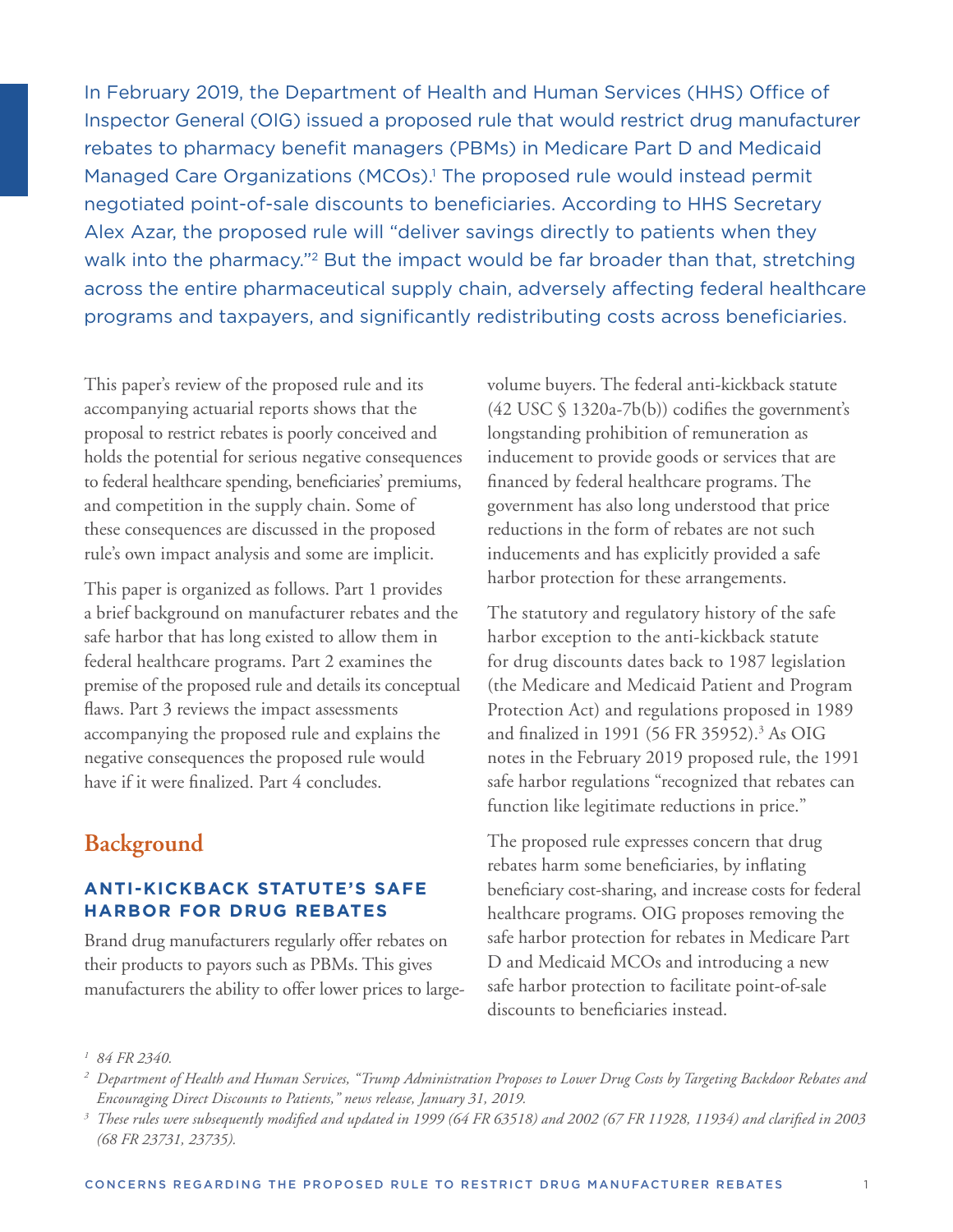### **ROLE OF REBATES IN PHARMACEUTICAL SUPPLY CHAIN**

An example adopted from the proposed rule illustrates the payment and reimbursement structure for prescription drugs with rebates and the potential impact of prohibiting rebates. This example is only illustrative and does not represent actual costs or revenues.

Consider a prescription drug with a list price of \$100. Assume that the drug manufacturer sells the drug to a wholesaler at a 2 percent discount, \$98. The wholesaler then sells the drug to a pharmacy for \$100. The PBM agrees that the pharmacy will be reimbursed \$104 for the drug when their beneficiary fills a prescription. The patient is responsible for co-insurance equal to 25 percent of the pharmacy price, \$26. The PBM will then pay the pharmacy the remainder of the bill, \$78. The drug manufacturer pays a rebate of \$30 to the PBM, which lowers the PBM's cost from \$78 to \$48.

Therefore, the net cost of the drug is \$74. This can be derived by summing the net revenues across the supply chain: The drug manufacturer collects \$68 (\$98–\$30). The wholesaler collects \$2 (\$100–\$98). The pharmacy keeps \$4 (\$104–\$100). The net revenues total \$74 (\$68+\$2+\$4).

It is noteworthy that the \$48 net payment from the PBM is considerably less than the pre-rebate amount (\$78), and that the source of the \$48 is the insurance premium paid by beneficiaries and, in the case of Medicare Part D, the federal government. If the PBM payment to the pharmacy increases, premiums paid by beneficiaries and the federal government should be expected to rise.

### **IMPACT OF THE PROPOSED RULE**

OIG includes in the proposed rule a regulatory impact analysis and notes that the proposed rule is a significant regulatory action under Executive Order 12866, meaning that the economic impact of the rule is estimated to exceed \$100 million annually. In a deviation from normal practice, HHS not only relied on its own actuarial analysis by the Centers for Medicare and Medicaid Services (CMS) Office of the Actuary (OACT), but also contracted with two private-sector firms, Milliman Inc. and Wakely Consulting Group, to model the impact of the proposed rule. This section discusses only the OACT impact assessment. See Part 3 of this paper for a discussion of the Milliman analysis.

Despite the stated objective of the proposed rule being a reduction in federal healthcare spending, the government's own actuarial analysis estimates that it would increase spending in Medicare by nearly \$200 billion over a decade.

According to OIG, a variety of groups would be directly affected by the proposed rule from an operations perspective, including more than 67,000 pharmacies, nearly 1,800 drug manufacturers, nearly 900 health insurance plans, approximately 60 PBMs, and 56 Medicaid agencies. More broadly, the proposed rule would have a significant effect on federal expenditures in the Part D program and a significant financial impact on beneficiaries through changes in Part D premiums and out-of-pocket prescription drug costs.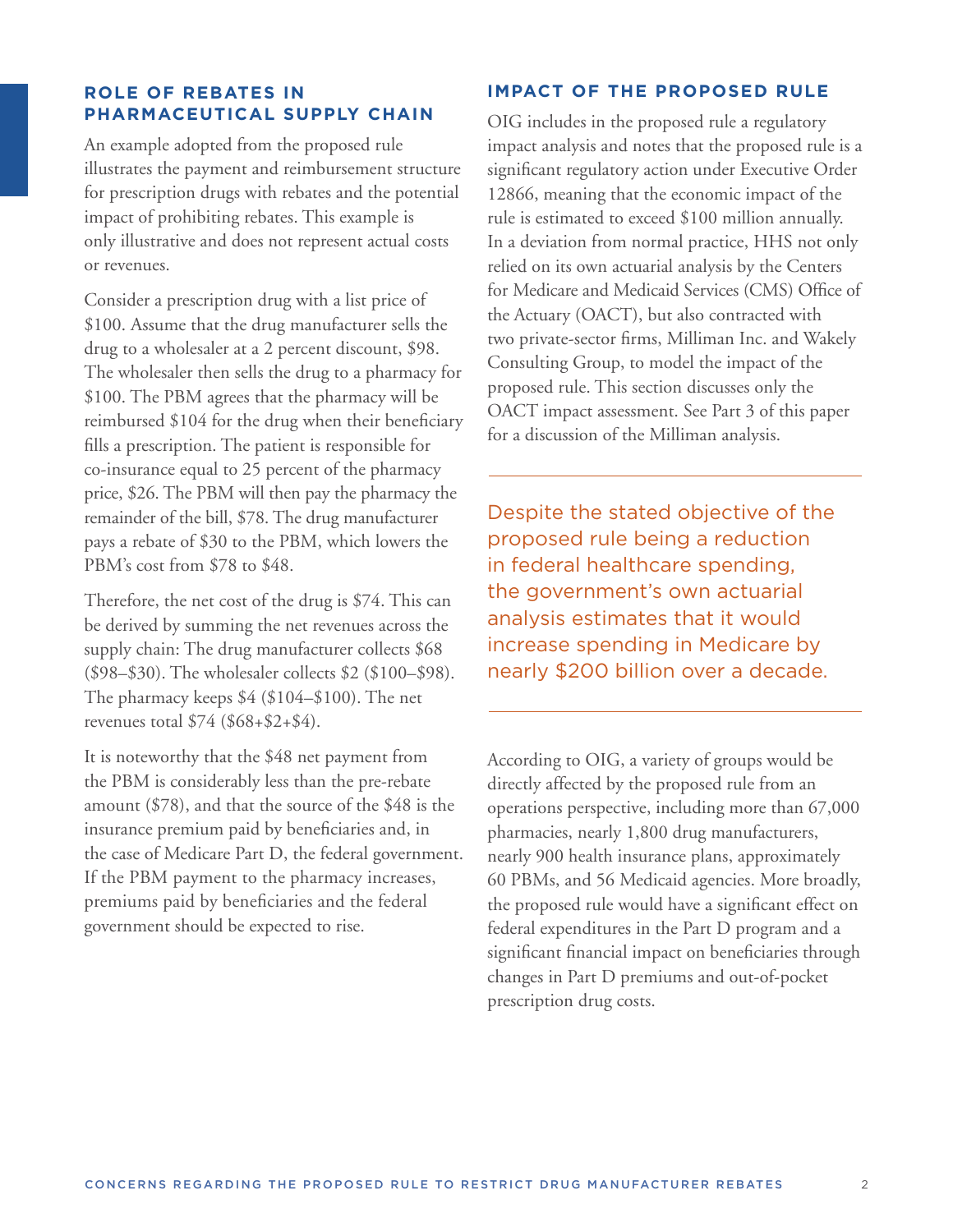

#### **CHART 1. OACT ESTIMATED IMPACT OF PROPOSED RULE, 2020–2029**

Specifically, the OACT analysis estimates that the proposed rule will have the following impacts from 2020 to 2029 (**see Chart 1**):

- Total drug spending private and public combined — will increase by \$137 billion.
- Federal government spending on Medicare Part D will increase by \$196.1 billion, more than the total increase in drug spending, because the cost impact in the private health insurance market is negative.
- Medicare beneficiary costs will decrease by \$25.2 billion (a projected \$83.2 billion decline in beneficiary cost sharing is partially offset by a \$58 billion increase in Part D premiums).
- The cost of Medicaid will increase by \$2 billion, a burden borne primarily by the federal government.

In short, despite the stated objective of the proposed rule being a reduction in federal healthcare spending, the government's own actuarial analysis estimates that it would increase spending in Medicare by nearly \$200 billion over a decade. The federal spending increase would be more than double the decline in out-of-pocket costs for beneficiaries. And, while beneficiaries might enjoy lower costs at the pharmacy, their premiums would rise.

OACT also estimates that the proposed rule will have a significant positive impact on the financials of drug manufacturers. First, costs for drug manufacturers will decline by \$39.8 billion over the period, as fewer discounts by drug makers will be required in the Part D coverage gap. Moreover, OACT assumes that drug manufacturers will retain 15 percent of current rebates.

# **Conceptual Flaws in Proposed Rule**

#### **Primary conceptual flaws:**

- *A. The proposed rule does not provide strong evidence supporting its foundational claim that rebates are tied to higher list prices.*
- *B. The proposed rule is not appropriately targeted to meet its stated goals.*

## **A. PROPOSED RULE DOES NOT SHOW CAUSALITY IN CLAIM THAT REBATES DRIVE UP DRUG SPENDING**

In laying out the impetus for restricting rebates from drug manufacturers to PBMs, OIG discusses at considerable length the recent increase in drug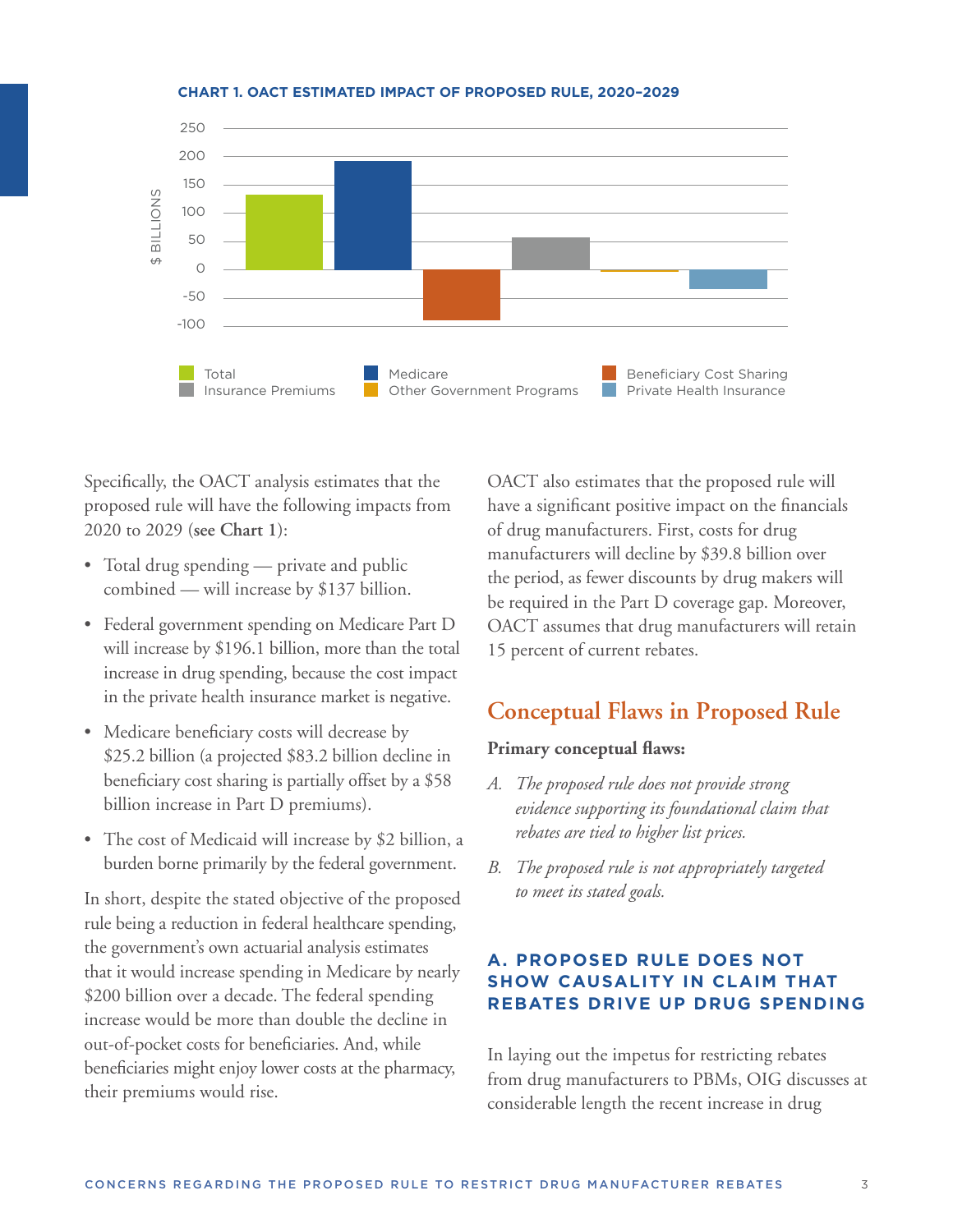prices as well as the recent increase in Medicare drug spending. OIG then concludes in the "Need for Regulation" that "rebates to PBMs may be a factor in list prices rising faster than inflation. This phenomenon may also be causing PBMs to favor higher-cost drugs with higher rebates over drugs with lower costs." But OIG does not substantiate either claim. The "evidence" offered is at best anecdotal and at worst circular.

Below is a brief assessment of OIG citations supporting these claims. (See **Appendix A** of this paper for the sources cited by OIG.) In short, OIG's attempts to substantiate their claims would not be acceptable in a college term paper. Without question, they do not warrant blowing up the existing payment system, especially when the consequences are so difficult to predict, as the proposed rule readily acknowledges.

# **Review of OIG Evidence of Rebates Driving List Price Increases**

Footnotes 3–9 in the proposed rule are all poor attempts to support OIG's claim that rebates drive up list prices.

- **OIG Footnote 3:** The ASPE Issue Brief cited finds that 30 percent of the increase in prescription drug spending from 2010 to 2014 is attributable to "either changes in the composition of drugs prescribed toward higher price products or price increases for drugs that together drove average price increases in excess of general inflation," but does not link drug prices to rebates in any way.
- **OIG Footnote 4:** The 2018 Medicare Trustees Report cited merely notes that estimated rebates differ from actual rebates. The *Wall Street Journal*

article cited asserts only anecdotal evidence of a link between prices and rebates: "Drugmakers said they raise prices in conjunction with rebates they give to pharmacy benefit managers in order to be placed on formularies."

- **OIG Footnote 5:** The Drug Channel Institute post cited simply describes the phenomenon of a "gross-to-net rebate bubble."
- **OIG Footnote 6:** The Gilead Pharmaceuticals statement cited refers to rebates on Gilead's own products and simply asserts that "because these rebates are confidential and are not required to be passed through to patients, these discounts are effectively invisible and do not always translate into lower costs for patients."
- **OIG Footnote 7:** The comments to the Federal Trade Commission (FTC) cited were submitted by antitrust attorney David Balto in 2017. The closest Balto comes to showing evidence of a link between rebates and drug prices is an increase in Express Scripts' gross profit on an adjusted prescription. Otherwise, Balto only cites himself in his comment to the FTC. One of these citations is to an opinion piece he authored offering no evidence,<sup>4</sup> and the other refers to 2015 Congressional testimony he gave.<sup>5</sup> This testimony is also devoid of actual evidence.
- **OIG Footnote 8:** OIG merely defines price protection measures in this footnote.
- **OIG Footnote 9:** The Milliman analysis cited merely describes aspects of negotiations between drug manufacturers and Medicare Part D prescription drug plan sponsors.

*<sup>4</sup> David Balto, "How PBMs Make the Drug Price Problem Worse,"* The Hill*, August 31, 2016.*

*<sup>5</sup> David A. Balto, testimony before the House Judiciary Subcommittee on Regulatory Reform, Commercial and Antitrust Law hearing on "The State of Competition in the Pharmacy Benefits Manager and Pharmacy Marketplaces," November 17, 2015.*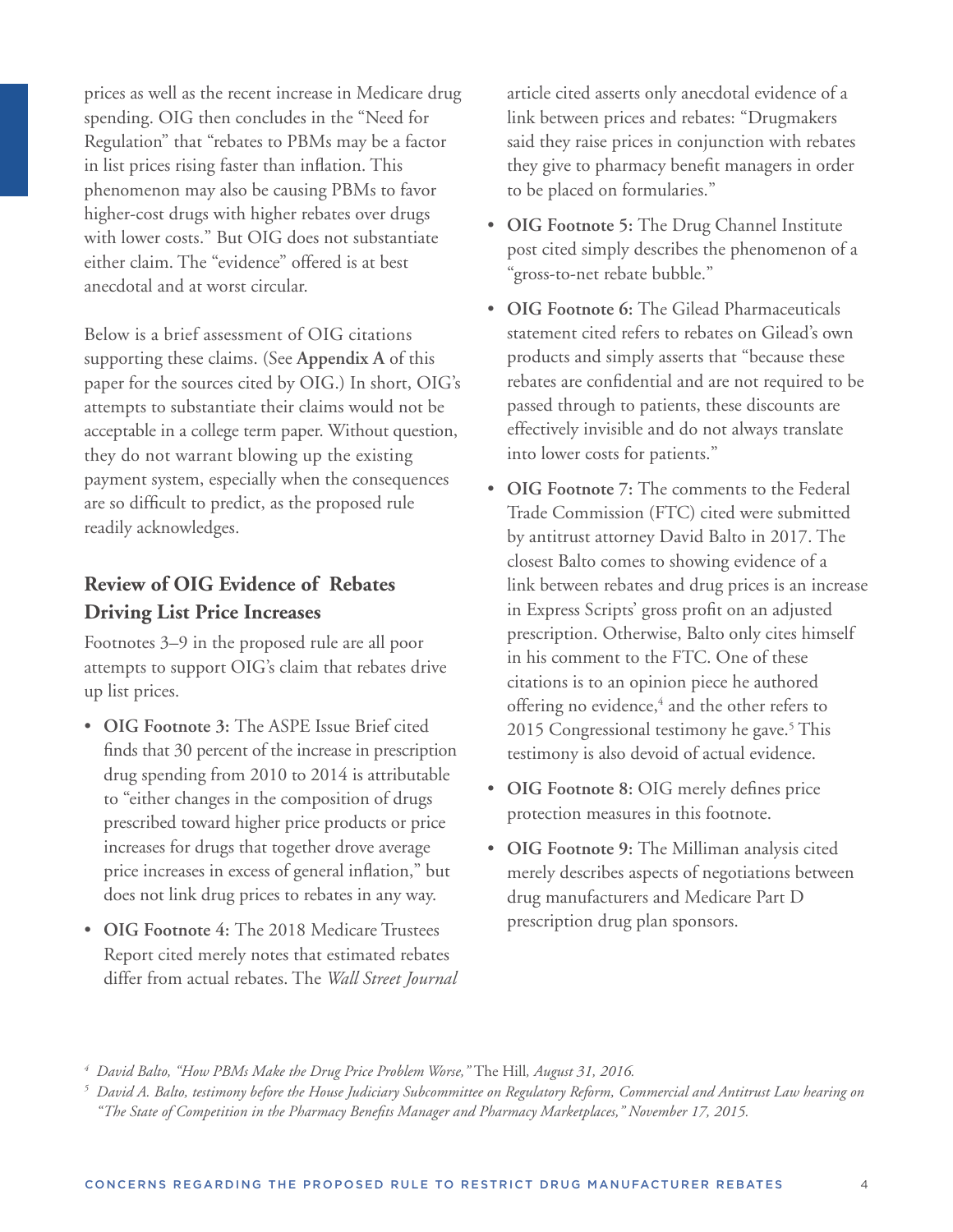# **Review of OIG Evidence of PBMs Pushing Higher-Priced Drugs**

In support of its claim that "there may be a greater incentive for a PBM to encourage the use of drugs with higher list prices," OIG only offers two references:

- **OIG Footnote 15** supposedly supports this claim, but the Fierce Pharma article it cites only discusses one anecdote related to a unique drug/device combo product.
- **OIG Footnote 37** is intended to support the claim, but the *New York Times* article it cites reports on the rebate debate generally and offers no substantive support of OIG's assertion.

# **Two Health Policy Experts' Views Miscited by OIG**

In **Footnote 14** of the proposed rule, OIG cites an article in support of a statement about PBM and manufacturer net revenue increasing with wholesale acquisition cost.6 The article's authors, Professors Craig Garthwaite and Fiona Scott Morton, explicitly state in the article that "there is little systematic evidence of [perverse incentives'] impact on pharmaceutical prices." In their own analysis, Garthwaite and Scott Morton look at stock prices as an indicator of whether drug manufacturers' and PBMs' interests are aligned, and conclude that they appear to be so, according to this metric. Yet, the authors do not call for restricting rebates; they simply advocate for eliminating information asymmetries between parties.

Moreover, Garthwaite and Scott Morton have separately rejected the premise of the proposed rule. On March 12, 2019, Garthwaite wrote:

 There is no other part of the healthcare market that is currently more vilified than confidential rebates — a palpable anger that ultimately resulted in a Trump administration proposal to end this practice. But this vilification is vastly misplaced. Confidential rebates are necessary to secure large discounts because when a manufacturer knows all of its customers won't observe a big discount it gives to a particular client, it is more willing to give such a large discount in the first place.<sup>7</sup>

In Congressional testimony earlier that month, Scott Morton spoke against the proposed rule, saying, "A solution to tackle the problem of high out-of-pocket consumer costs that also promotes competition . . . is more desirable than one that reduces competition, such as the HHS rule. The HHS rule, by reducing competition between drugs, will lead to higher equilibrium prices."8

## **B. PROPOSED RULE DOES NOT APPROPRIATELY ADDRESS OIG'S OTHER STATED CONCERNS**

In addition to claims about rebates leading to higherpriced drugs, OIG cites three impacts in its decision to propose restricting rebates. But this policy change is poorly designed to address these concerns.

*Stated Concern #1: Rebates Harm Beneficiaries.*  OIG points out that Medicare and Medicaid MCO beneficiaries pay a higher share of their drug costs than they should because their out-of-pocket costs are not reduced by rebates. And, while beneficiaries'

*<sup>6</sup> Craig Garthwaite and Fiona Scott Morton, "Perverse Market Incentives Encourage High Prescription Drug Prices," ProMarket (blog of the Stigler Center at the University of Chicago Booth School of Business), November 1, 2017.*

*<sup>7</sup> Craig Garthwaite, "Making Markets Work for Pharmaceuticals," March 12, 2019.*

*<sup>8</sup> Fiona M. Scott Morton, testimony before the House Judiciary Subcommittee on Regulatory Reform, Commercial and Antitrust Law hearing on "Diagnosing the Problem: Exploring the Effects of Consolidation and Anticompetitive Conduct in Health Care Markets," March 7, 2019.*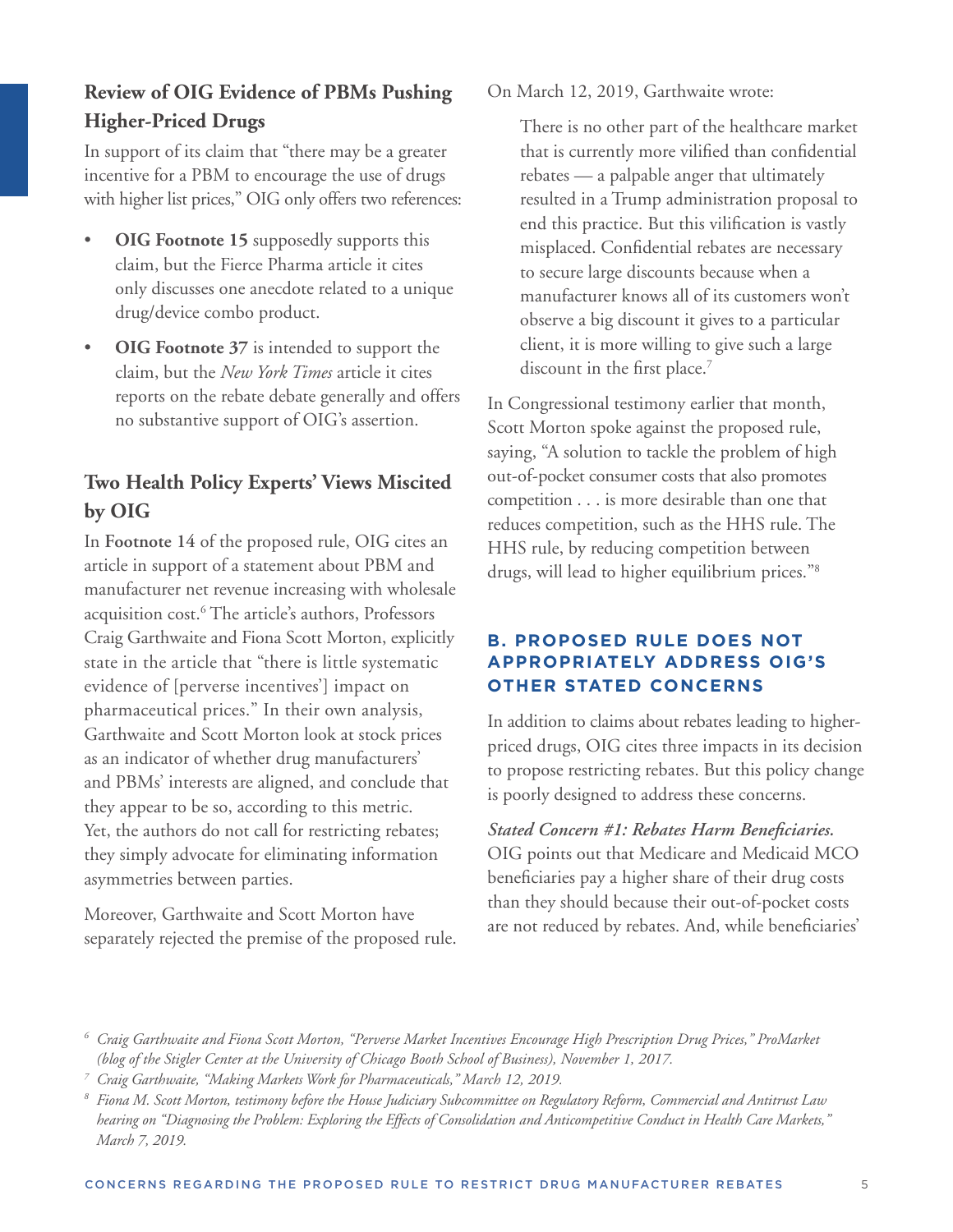premiums are lowered by rebates, premiums can be set too high if rebates are underestimated.

*Stated Concern #2: Rebates Harm Federal Healthcare Programs.* OIG's primary complaint regarding federal programs is that spending is high in these programs. A complaint directly tied to manufacturer rebates is that Medicaid is missing out on savings because the "best price" it could pay for drugs excludes manufacturer rebates.

*Stated Concern #3: Rebates Lack Transparency.*  OIG worries that plan sponsors under Medicare Part D and Medicaid MCOs lack information about rebates.

On all three of these points, there are more direct ways to address legitimate concerns. In fact, a 2011 OIG report ("Concerns with Rebates in the Medicare Part D Program"), which the proposed rule cites, makes recommendations for relatively minor changes that would address some of these concerns:

- Ensure that sponsors more accurately include their expected rebates in their bids.
- Require sponsors to use methods CMS deems reasonable to allocate rebates across plans.
- Ensure that sponsors have sufficient audit rights and access to rebate information.
- Ensure that sponsors appropriately report the fees that PBMs collect from manufacturers.<sup>9</sup>

An evaluation of the effectiveness or appropriateness of the narrower proposals outlined in the 2011 OIG report are beyond the scope of this project, but they certainly appear on their face to be simpler and more targeted strategies with less apparent risk for broad-based disruptions to the supply chain. Alternatives aside, for each of the three concerns that OIG articulates, restricting rebates is certainly an outsized response to the issue.

# **Negative Impacts of Proposed Rule**

### **Primary negative impacts:**

- *A. The proposed rule would entail substantial costs to federal healthcare programs and beneficiaries.*
- *B. The proposed rule is likely to have negative consequences on affected entities within the prescription drug supply chain, to the detriment of consumers.*

## **A. PROPOSED RULE WOULD INCREASE FEDERAL AND BENEFICIARY SPENDING**

According to OIG, "The goal of this policy is to lower out-of-pocket costs for consumers and reduce government drug spending in Federal health care programs." But, as discussed above, HHS's own actuaries estimate that the proposed rule will significantly increase federal spending on Medicare Part D and also increase Medicaid spending. While the federal share of Part D spending will increase significantly, premiums for all beneficiaries also will rise. Moreover, total spending on prescription drugs will increase as a result of the proposed rule. These outcomes are directly contrary to the stated goal.

## **Increase in Premiums**

Under the current system, drug rebates are used to lower premium costs across all enrollees. The firstorder impact of a change from rebates to discounts would be an increase in premiums, which would raise costs for both beneficiaries and the federal government. However, the decreased out-of-pocket costs are also shared between customers and the government, as fewer customers would reach the catastrophic phase in their coverage. On net, enrollees would pay less out of pocket under the new regime, as federal subsidies on premiums outstrip the government savings from lower catastrophic drug coverage. Therefore, the primary

*<sup>9</sup> Department of Health and Human Services Office of Inspector General,* Concerns with Rebates in the Medicare Part D Program*, March 2011.*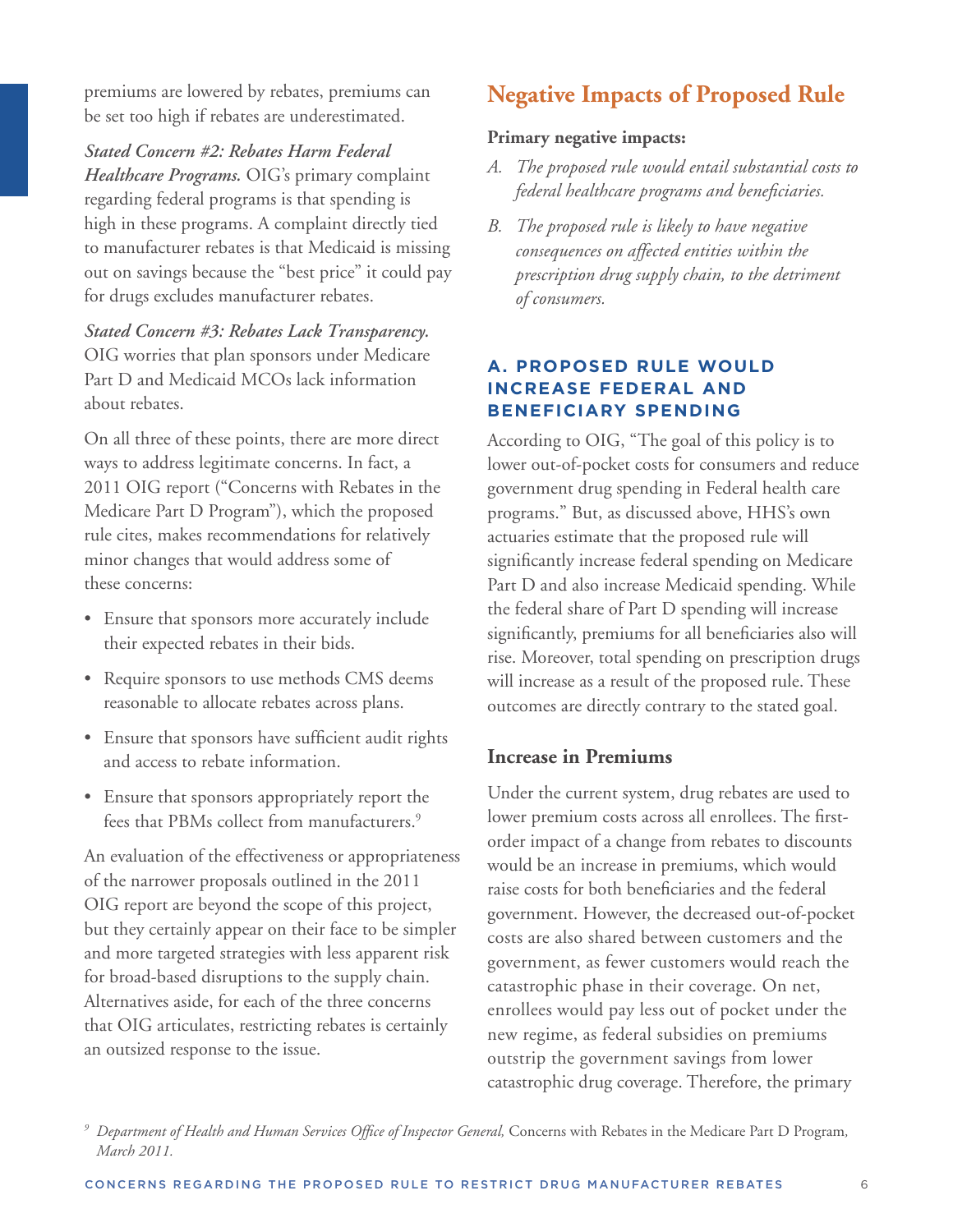impact of the policy would be to redistribute from the government and from consumers who do not use rebated drugs to consumers who use rebated drugs.

To understand the distributive effects of the rule, consider the "no behavior changes" scenario that Milliman modeled in its supplementary actuarial analysis of the proposed rule. In this scenario, rebates paid by drug manufacturers to PBMs are eliminated and are assumed to be fully replaced with point-of-sale discounts to beneficiaries. Notably, this also means that list prices remain unchanged. In this scenario, the total cost of the Medicare program is unchanged, but the distribution of costs changes substantially over the 10-year budget window (2020–2029):

- Total member costs will decline by \$14.5 billion, but this change masks a \$26.4 billion increase in member premiums.
- Total government costs will increase by \$34.8 billion.
- Drug manufacturer costs their Part D liability through the coverage gap discount program will decline by \$20.6 billion.

This static scenario is illustrative of the redistributive effects of the proposed rule but excludes important behavioral responses in the marketplace that will lead to more profits for drug manufacturers and higher drug spending.

## **Increase in Drug Spending and Manufacturer Profits**

In all scenarios considered by Milliman, the proposed rule is estimated to decrease drug manufacturers' costs. Estimates for this decrease range from \$17.1 billion to \$29.5 billion. Moreover, drug company revenues are predicted to rise. OACT reports that total drug spending will surge \$137 billion, which can be expected to accrue to manufacturers given that they are clearly the entities in the supply chain earning economic profits.

In addition, OACT expects drug manufacturers to retain 15 percent of the rebate dollars for themselves; of the remaining 85 percent of rebate dollars, 75 percent will materialize as point-of-sale discounts to Medicare beneficiaries and 25 percent will materialize as lower list prices across the entire US prescription drug market. (See below for a discussion of the economic rationale for why manufacturers will retain a portion of the rebates previously given to PBMs.)

It is important to emphasize that, to the extent that the proposed rule's prohibition on rebates results in lower list prices, overall Medicare spending will increase. This is because a reduction in list price affects both Medicare Part D and private commercial plans; if current rebate dollars are repurposed to lower the list price of a drug, then a portion of that price discount accrues to private health plans and their members.

All but one of Milliman's non-static scenarios confirm large increases in federal spending on subsidies through Part D. The one scenario that yields projected savings for the government relies on the assumption that the prohibition on rebates will encourage PBMs to pursue other cost-containment strategies through formulary design and/or generic utilization. It is not apparent why prohibiting rebates will alter existing incentives to pursue these strategies. PBMs already face strong incentives to quickly achieve a high generic dispensing rate and craft the most cost-effective formularies.

In the scenario most like the assumptions made by OACT, Milliman predicts that over the period 2020–2029:

- Total government costs will increase by \$139.9 billion, of which \$135.5 billion will be new Medicare costs.
- Total beneficiary costs will rise by \$12.3 billion, as the projected increase in premiums (\$44.9 billion) is larger than the projected decrease in out-of-pocket costs (\$32.6 billion).
- Drug manufacturers will increase their bottom lines by a total of \$17.1 billion.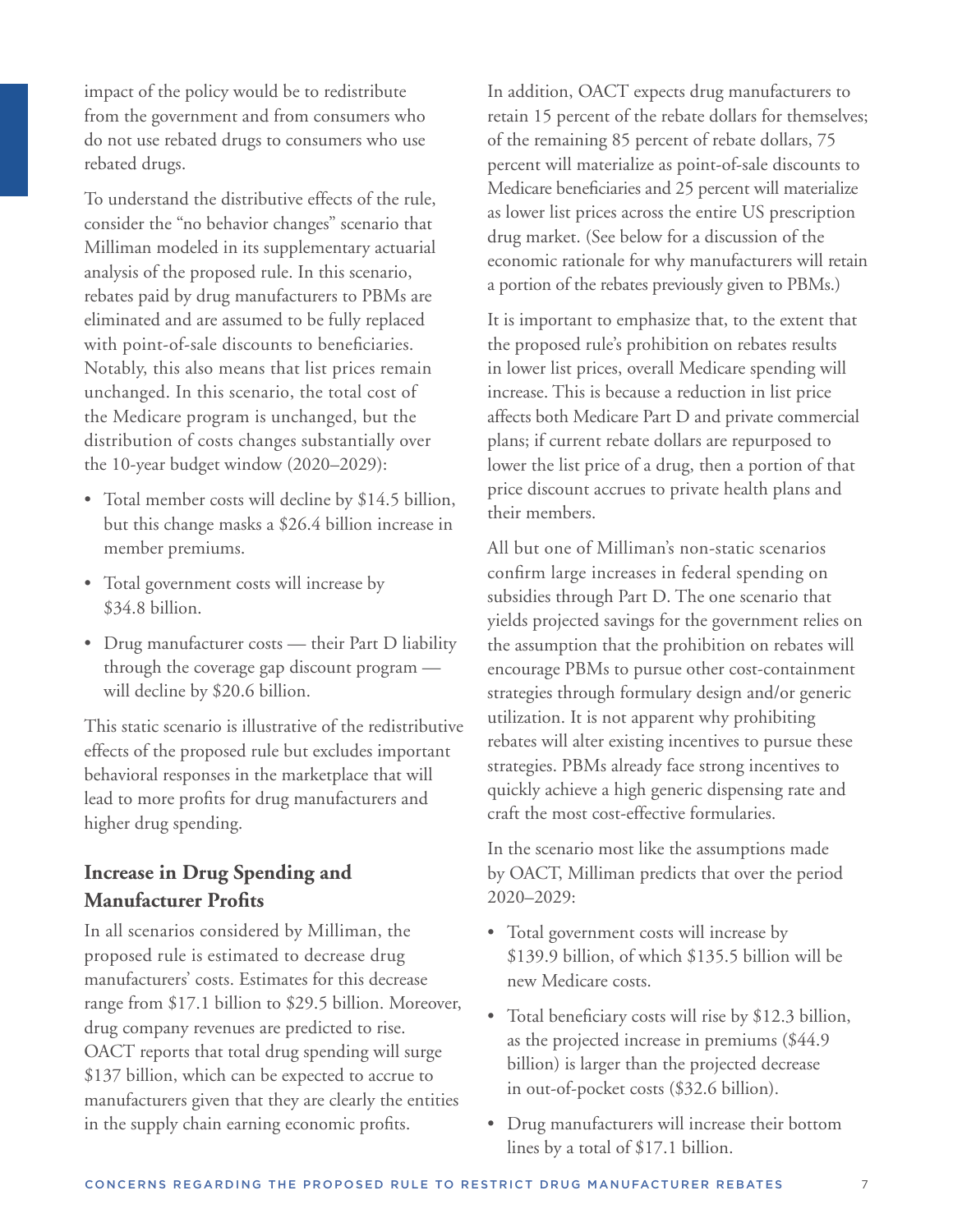In this scenario, Milliman assumes that manufacturers will retain 20 percent of drug rebates, whereas the OACT analysis assumes that manufacturers will keep 15 percent. There is strong economic logic to support the assumption that prohibiting drug rebates to PBMs and permitting point-of-sale discounts will not be a zero-sum rearrangement and instead will result in fewer overall price concessions by drug manufacturers.

# **Economic Rationale for Why Drug Manufacturers Will Not Pass On 100% of Rebates**

There are at least two reasons why drug manufacturers are likely to retain a significant portion of PBM rebates if the proposed rule is finalized. Both reasons stem from point-of-sale rebates being transparent, while rebates to PBMs are confidential.

First, forcing drug manufacturers to switch to a transparent system of point-of-sale discounts will likely have an adverse effect on net prices in Part D because the discounts will "compress" across plans, as those receiving smaller rebates will see increases and those receiving larger rebates will see reductions. This increase in transparency can have an adverse effect on net prices. Drug manufacturers will likely be forced toward more similar rebate rules across customers — smaller discounts for larger customers and larger discounts for smaller customers. The net effect will likely be an overall reduction in discounts. Given that rebates are larger than average in Part D compared to the entire insurance market, the net effect will likely be negative. As the Congressional Budget Office (CBO) noted in 2007 when describing the effect on Medicare Part D of potential increased transparency of rebates:

 CBO's understanding is that PDPs [Medicare prescription drug plans] have secured rebates

somewhat larger than the average rebates observed in commercial health plans. As a result, the revelation of rebates to PDPs would create pressure to reduce those rebates, which would tend to increase costs for both the Medicare program and, on average, for enrollees.10

Recent evidence suggests that the disparity between average rebates in Medicare Part D and in commercial plans has increased since CBO's comments. A Pew Charitable Trusts review of 2012–2016 drug spending reports that rebates for commercial plans increased 71 percent (relative to pharmacy benefit premiums) during this time, while manufacturer rebates paid in Medicare Part D have increased 212 percent (relative to total Part D spending).<sup>11</sup>

Drug rebates are used to lower premium costs across all enrollees. The first-order impact of a change from rebates to discounts would be an increase in premiums, which would raise costs for both beneficiaries and the federal government.

Second, moving from confidential rebates to PBMs to transparent rebates to beneficiaries would increase the probability of tacit collusion among drug manufacturers, thereby limiting competition and leading to higher average prices for prescription drugs. Tacit collusion refers to the dynamic whereby firms that should be competing can strategically set prices relative to one another. A necessary condition for tacit collusion is the ability of firms to observe their competitors' prices. If manufacturers provide rebates to PBMs that their competitors cannot observe, firms are more likely to compete to lower net prices on products. As CBO noted:

*<sup>10</sup> Congressional Budget Office (CBO), letter to Congressmen Joe Barton and Jim McCrery, March 12, 2007.*

*<sup>11</sup> Pew Charitable Trusts, "The Prescription Drug Landscape, Explored: A Look at Retail Pharmaceutical Spending from 2012 to 2016," March 8, 2019.*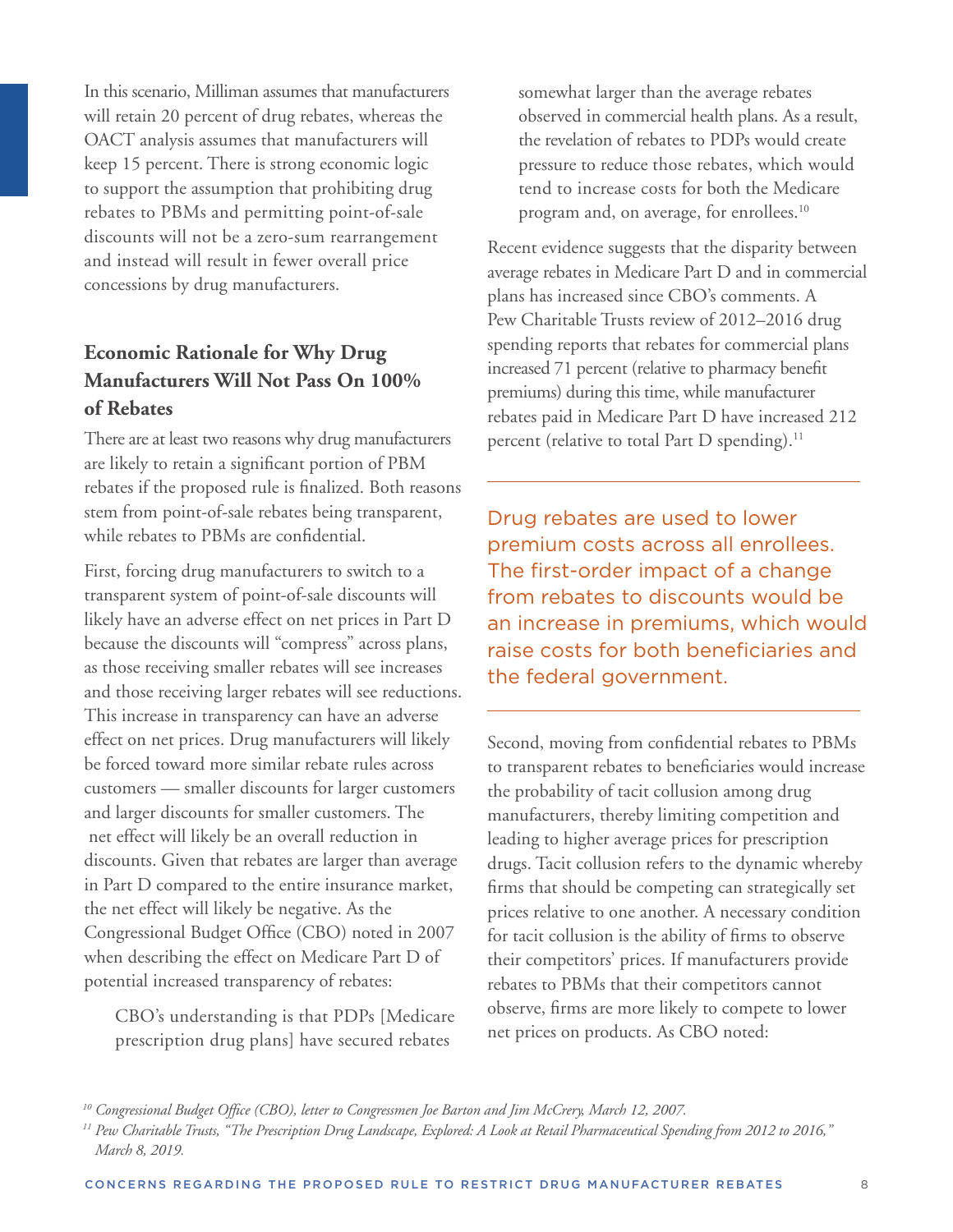The current secrecy of rebate negotiations makes it difficult for manufacturers to monitor one another's behavior and thus impedes collusive activity: When rebates are confidential, manufacturers can pursue their self-interest in increasing their drug sales at the expense of their competitors by offering rebates without fear of retaliation.<sup>12</sup>

The FTC has also weighed in on drug price transparency and tacit collusion:

> Whenever PBMs have a credible threat to exclude pharmaceutical manufacturers from their formulary, manufacturers have a powerful incentive to bid aggressively. Willingness to bid aggressively, however, is affected by the degree of transparency with respect to the terms that pharmaceutical companies offer PBMs. Whenever competitors know the actual prices charged by other firms, tacit collusion and thus higher prices — may be more likely.<sup>13</sup>

### **B. PROPOSED RULE WOULD IMPACT INDUSTRY MORE NEGATIVELY THAN ESTIMATED**

In an obvious omission, OIG does not quantify the likelihood, which it acknowledges, that the proposed rule would lead to consolidation (vertical integration, specifically) among participants in the prescription drug supply chain. Such a development raises the possibility of reduced competition and higher drug costs.

The costs to industry that OIG does estimate are the regulatory compliance costs — approximately \$76 million in the first year and \$224 million over five years. OIG reports compliance-related costs at three stages: reviewing the rule when finalized, implementing and responding to the rule in the

first year, and complying with the rule in every subsequent year. Simply reviewing the rule will cost affected entities an estimated \$5.3 million, by OIG's calculation. First-year regulatory compliance will cost \$53.5 million, and subsequent year costs will be \$24.8 million, according to OIG. In a ddition, OIG estimates \$5.45 million in costs for plan sponsors to update their 2020 bids if the rule is finalized, \$1.28 million every year for PBMs to comply with new documentation and disclosure requirements, and \$10.8 million per year for five years for IT system updates. (Notably, OIG assumes these IT system upgrades will not include any capital expenditures and bases its estimate only on an assumption that affected entities will need to dedicate five additional hours per year to IT system updates.)

These likely are significant underestimations of the true burden for affected entities for several reasons. First, OIG underestimates the amount of time it would take affected entities to review and respond to the rule. Second, OIG relies on unadjusted 2016 wage data for its calculations, which reduces the estimated cost by roughly 10 percent relative to current wage rates. And third, OIG assumes that small business community pharmacies would incur no regulatory compliance costs whatsoever, an omission that reduces OIG's first-year estimate by nearly \$30 million.

### *Time Required to Review and Respond Is*

*Underestimated.* OIG assumes affected entities will review the rule in two hours, on average, split evenly between a lawyer and a manager. Given that the proposed rule is 123 pages (roughly 30,000 words) and given the expectation that the final rule will be at least as long, this seems like an implausibly short period of time and assumes no time for analysis, evaluation, or contemplation. OIG also seemingly assumes that only two people per entity will read the final rule, each apparently reading half the rule, a surprising assumption given that the rule would fundamentally alter the structure of payments

*<sup>12</sup> CBO, letter to Congressmen Joe Barton and Jim McCrery.*

*<sup>13</sup> Federal Trade Commission, letter to California State Assemblyman Greg Aghazarian, September 7, 2004.*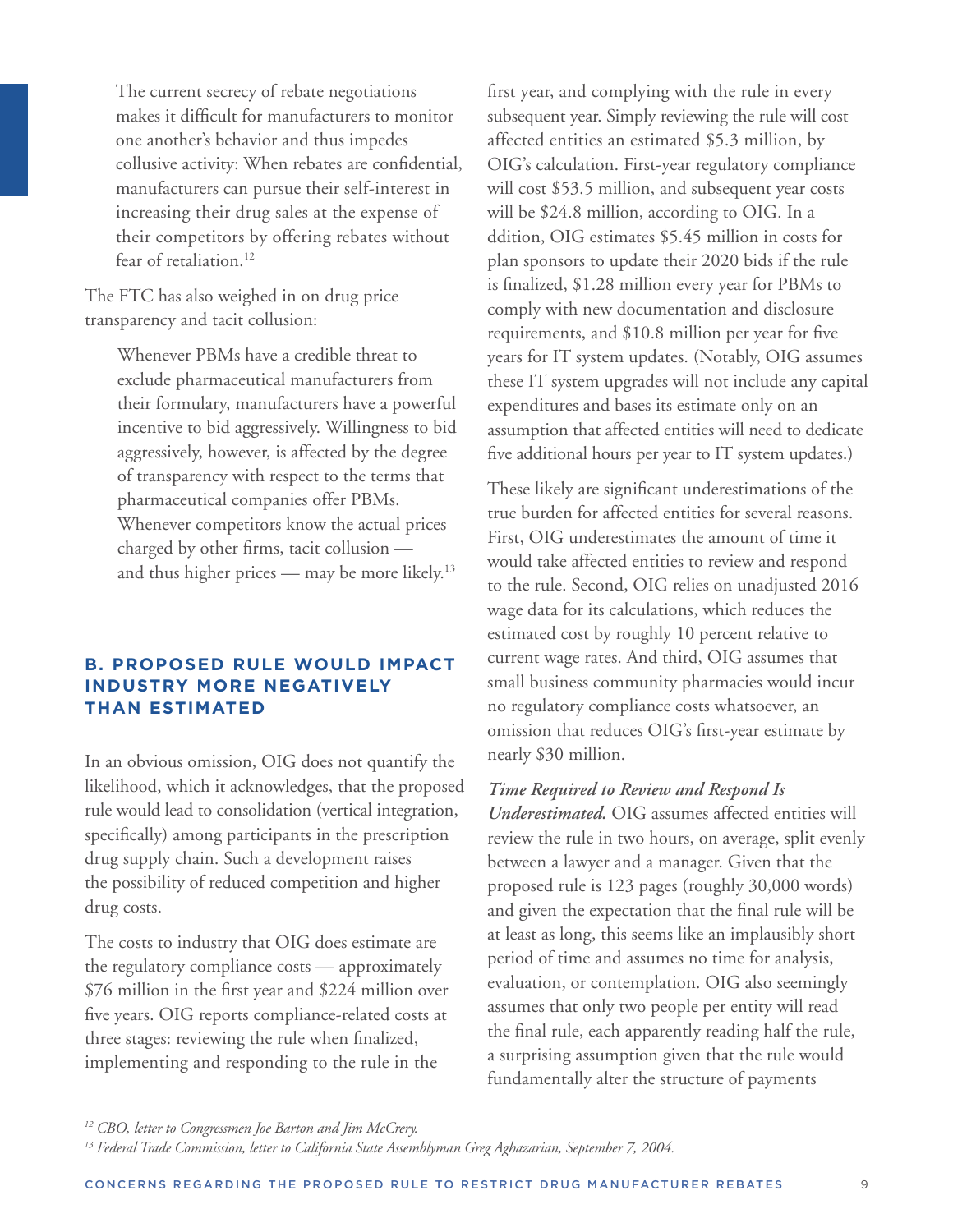for prescription pharmaceuticals and have major consequences for the contractual arrangements and business operations of affected entities.

In addition, interpreting the rule, conferring with colleagues, analyzing the impact, and adjusting policies and contracts would all require substantial time, but OIG assumes that the average number of hours to respond to the new rule would be only 20 the first year and 10 in each subsequent year.

To understand the sensitivity of the OIG compliance cost estimates, assume that the required number of hours for pharmacies to review the new rule in the first year was 40 hours instead of 20 and that the number of hours required for manufacturers, PBMs, Part D plans, and Medicaid programs was 60 instead of 20. Under these more plausible assumptions, the total first-year compliance cost would more than double, from \$53.5 million to \$113.4 million.

*Estimates Are Not Adjusted for Inflation.* Because these estimates are in 2016 dollars, they are obviously deflated relative to current economic conditions. OIG's methodology for calculating these costs rests on an estimate of the average number of

hours necessary to comply, the type of worker who will be directed to work on this task, and the average hourly wage of this specified worker category. Given that the median wage of workers with a college degree has increased approximately 10 percent since May 2016 (when the National Occupational Employment and Wage Estimates survey, the source OIG uses, was published), these estimates should be adjusted to reflect current costs. It is both unnecessary and misleading for OIG to more appropriately rely on unadjusted data for these calculations.

Applying a 10 percent wage adjustment to the above example, which included a more plausible assumption of the time required to review the new rule, yields a first-year compliance cost of \$124.7 million, approximately 125 percent greater than OIG's estimate.

*More Than 20,000 Small Business Community Pharmacies Are Excluded.* OIG also assumes that the compliance cost for 21,909 small business community pharmacies is zero, and that a compliance burden will only accrue to 19,500 pharmacy and drug store firms. (See **Appendix B** for a reconstruction of the calculations underlying the OIG cost estimates.)

# **Conclusion**

According to OIG, "This proposed rule seeks to eliminate rebates so that manufacturers will have an incentive to lower list prices and PBMs will have more incentive to negotiate greater discounts from manufacturers. The goal of this policy is to lower out-of-pocket costs for consumers and reduce government spending in Federal health care programs."

As this analysis shows, the proposed rule is not expected to achieve these goals. Total federal government spending would increase, and it would increase far more than any expected reduction in total beneficiary costs. Moreover, net drug costs and, relatedly, drug company revenues would rise significantly.

In essence, the proposed rule would raise net drug prices in Medicare Part D under the guise of reducing list prices, shift drug costs from the commercial market to the Medicare Part D market, and raise costs on all Medicare beneficiaries through higher premiums in order to lower out-of-pocket costs for those with expensive prescription drugs.

More concerning is the uncertainty regarding the effects of the proposed rule in numerous critical regards. It would be premature for policymakers to proceed without better understanding the proposed rule's impact on federal healthcare programs and beneficiaries, its far-reaching effects in the drug supply chain, and its indirect effects on the commercial market.